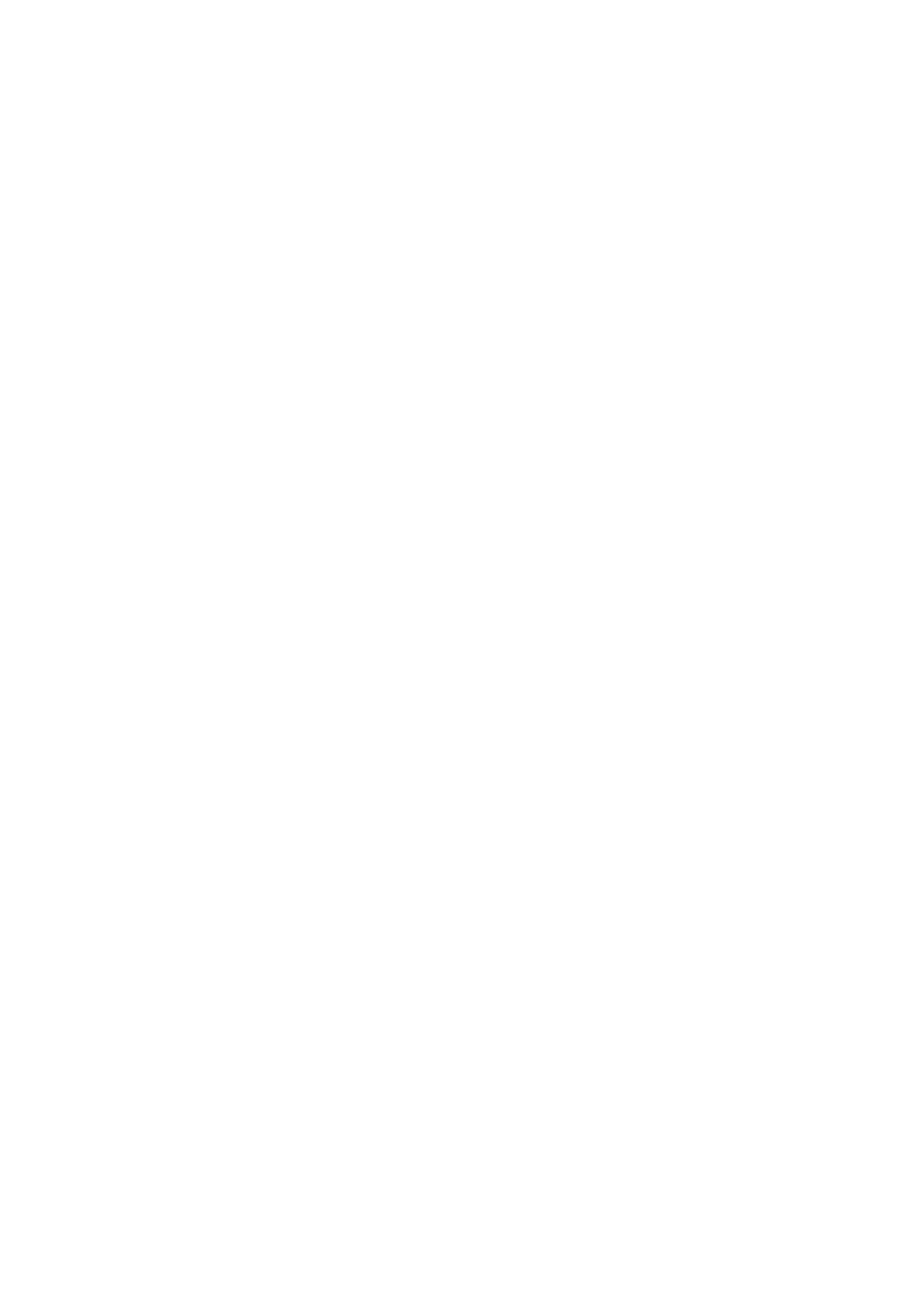## **Transport Lending Policy**

## Consultation Report

21 June 2022

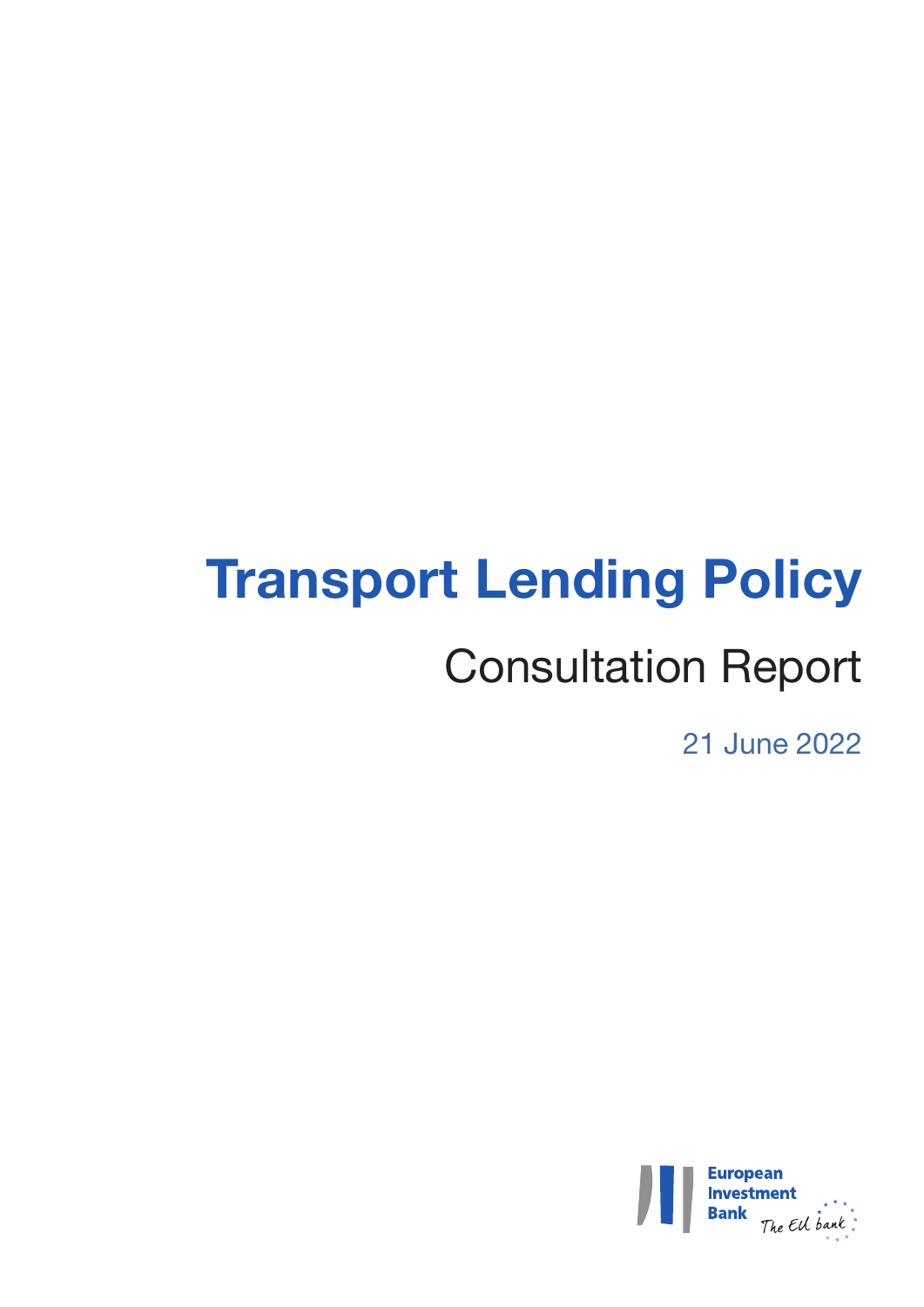#### Transport Lending Policy: Consultation Report

© European Investment Bank, 2022.

All rights reserved.

All questions on rights and licensing should be addressed to [publications@eib.org](http://publications@eib.org)

For further information on the EIB's activities, please consult our website, [www.eib.org.](http://www.eib.org) You can also contact our info Desk, [info@eib.org](http://info@eib.org).

Published by the European Investment Bank.

European Investment Bank 98-100, boulevard Konrad Adenauer L-2950 Luxembourg +352 4379-1 [info@eib.org](http://info@eib.org) [www.eib.org](http://www.eib.org) [twitter.com/eib](http://twitter.com/eib) [facebook.com/europeaninvestmentbank](http://facebook.com/europeaninvestmentbank) [youtube.com/eibtheeubank](http://youtube.com/eibtheeubank)

To accommodate scheduling limitations, this publication has not undergone standard EIB copyediting and proofreading.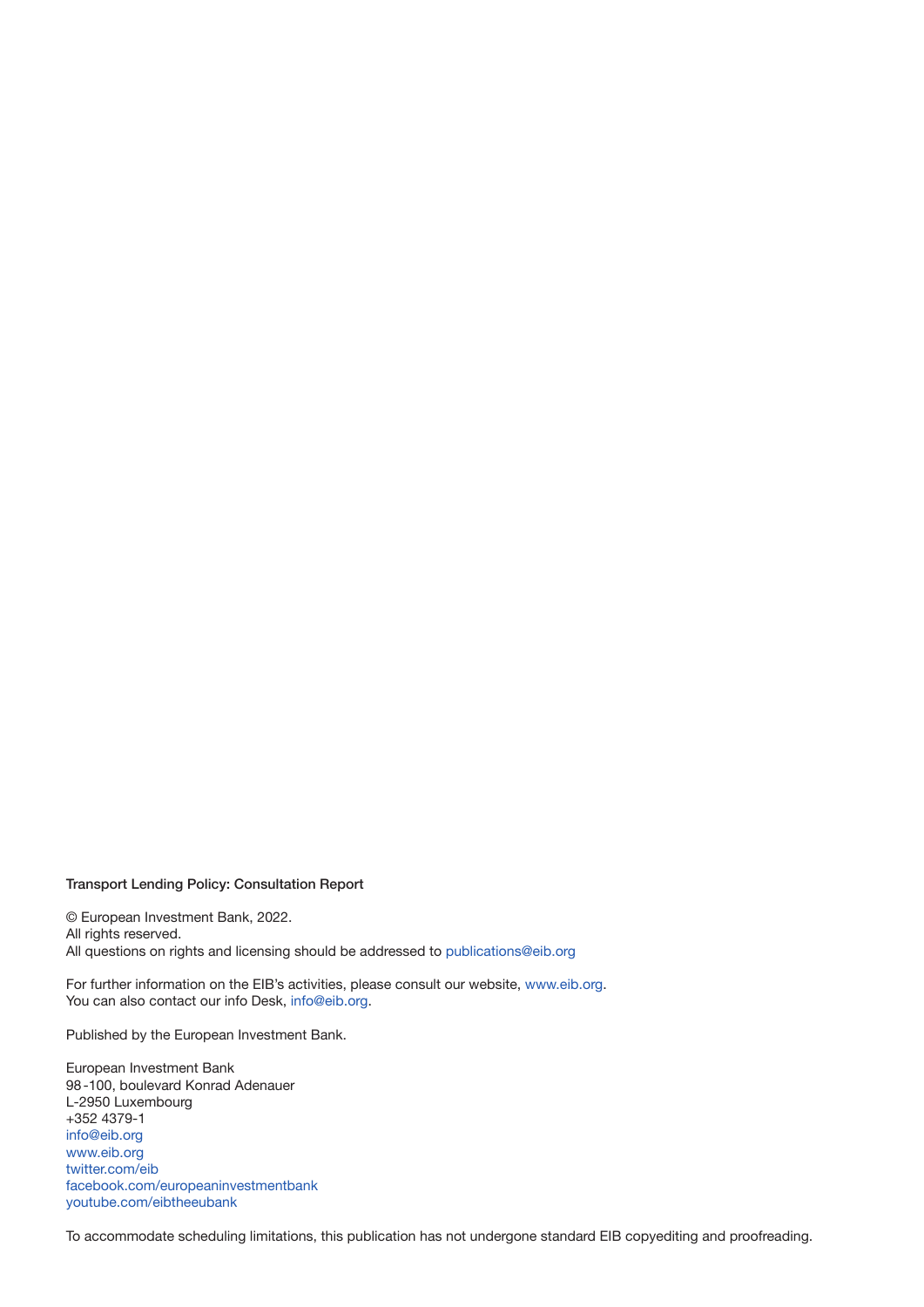#### **Public consultation on the EIB Transport Lending Policy**

#### **Public Consultation Report**

#### **Introduction**

- 1. This note provides a brief overviewof the results from the external public consultation on the Bank's Transport Lending Policy (TLP).
- 2. As enshrined in the **EIB Group Transparency Policy**, the EIB is committed to engaging, on a voluntary basis, in formal public consultation on selected policies. This participatory process allows external stakeholders to participate in the preparation and review of policy documents.
- 3. The Bank's current Transport Lending Policy (TLP) was approved in December 2011. A review and revision of the TLP was launched in 2021 with a view to aligning it with the Paris Agreement; the EC's Green Deal as well as its Smart and Sustainable Mobility Strategy; the EU Taxonomy for Sustainable Activities; and with the EIB Group's own Climate Bank Roadmap (CBR).
- 4. The public consultation on the revision of the TLP was the first public consultation of an EIB sector lending policy after the approval of the CBR. The fact that the CBR defines Paris alignment criteria for EIB support – in effect defining EIB eligibilities for all sectors of the Bank's activity – changes the nature of sector lending policies. It has therefore been of critical importance to explain the proper scope of the public consultation exercise and to manage external stakeholder' expectations. In full alignment with the CBR, the final TLP will articulate the EIB's priorities in supporting the transport sector. The public consultation invited the external stakeholder community to express their views on such priorities – and on the challenges facing the transport sector that necessitate EIB and broader public support.

#### **The public consultation process**

- 5. The public consultation opened on 26 July 2021 with the publication of a consultation document, which included a questionnaire, and was made available on a dedicated public consultation website in three languages – English, French and German.
- 6. Members of the public were invited to submit written contributions by 29 October 2021. The questionnaire could be filled in either online or in its Microsoft Word format, or sent via email to a dedicated email address. Respondents were given the option to withhold consent for the publication of their personal data.
- 7. In order to reach a broad number of stakeholders, the EIB raised awareness about the public consultation through social media and targeted emails (e.g. to subscribers to the [EIB Civil Society mailing list\)](https://www.eib.org/en/about/partners/cso/civil-society-mailing-list-subscription.htm) at several key moments during the process. The EIB's local offices were invited to provide key contacts at a local level, and to share the information also via their own networks. The EIB's direct mailings reached over 3500 individuals and organisations. Large associations and networks were invited to share the information with their members. The EIB would like to thank all stakeholders that helped raise awareness about the consultation.
- 8. The EIB also held bilateral meetings with institutional partners such as other European institutions and UN agencies.
- 9. A full day of informational webinars took place on 14 October 2021. 8 breakout sessions provided an opportunity for the EIB to give participants an overview of the key issues at stake, hear first hand from stakeholders and answer any questions. The webinars were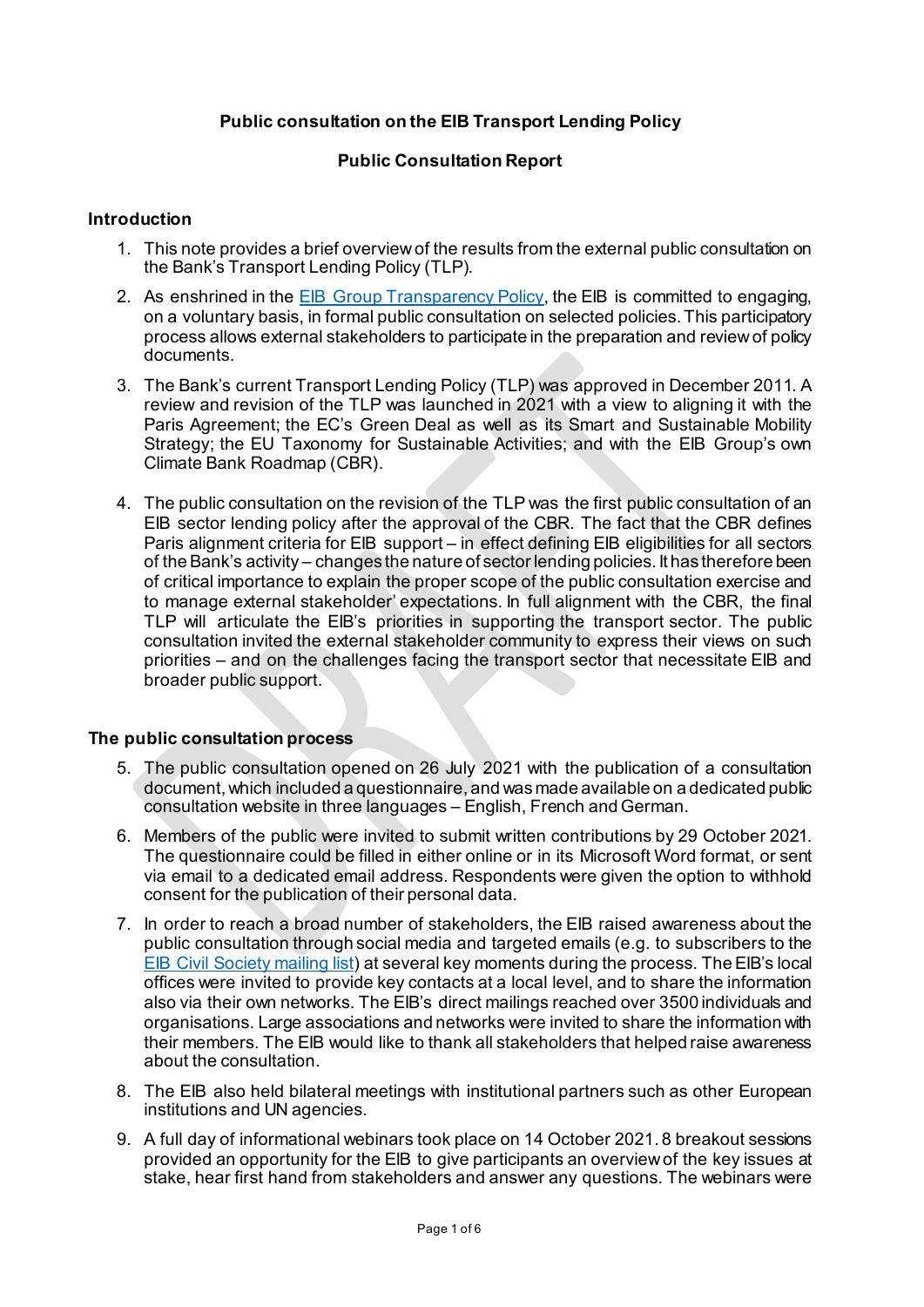open to all members of the public. Approximately 190 participants took part throughout the day. The slides presented during the webinars and a summary of the discussions are published on the [consultation website.](https://consult.eib.org/consultation/tlp-2021-en/#fact-bank-3)

- 10.The external public consultation of the TLP attracted **a total of 118 responses** from the Bank's external stakeholders. The full list of respondents is available [here.](https://consult.eib.org/consultation/tlp-2021-en/user_uploads/overview-table.pdf) For comparison, the number of responses to the recent public consultation on the Bank's Environmental and Social Sustainability Framework was 55; to the stakeholder consultation on the CBR last year some 200; and to the public consultation on the Bank's Energy Lending Policy in 2019 about 160. All contributions are published on the [consultation](https://consult.eib.org/consultation/tlp-2021-en/consultation/published_select_respondent) website, both as individual contributions, but also in an excel spreadsheet providing stakeholders with the ability to see all responses to specific questions, as posed in the consultation questionnaire.
- 11.There was good **linguistic diversity** in the responses to the public consultation. Of the 118 responses 100 were made in English; 11 in French; 5 in German and 2 in Portuguese.
- *12.* Considering the distribution of respondents by stakeholder group, shown in Figure 1 below, the pubic consultation on the revision of the TLP was unusual in that nongovernmental organisations did not constitute the single largest group of respondents, as has been the case in earlier public consultations. Efforts by Bank services to mobilise a wide variety of external stakeholders paid off, and public authorities as well as in particular trade, business and professional associations representing the transport sector participated actively both in the consultation event and in the formal consultation by providing written responses. Figure 1 below shows the contributions by **type of respondents.**
- 13.As regards the group of **public authorities**, government ministries from 6 Member States (the Czech Republic, France, Poland, the Netherlands, Romania and Austria) submitted formal responses, as did 1 regional government ministry (from Bavaria in Germany) and 9 municipalities (all Portuguese).
- 14. 83% of responses were received from representatives of organisations, with only 17% therefore coming from individuals responding in their personal capacity. stakeholders requested anonymity.



*Figure 1 – Contributions by type of respondents*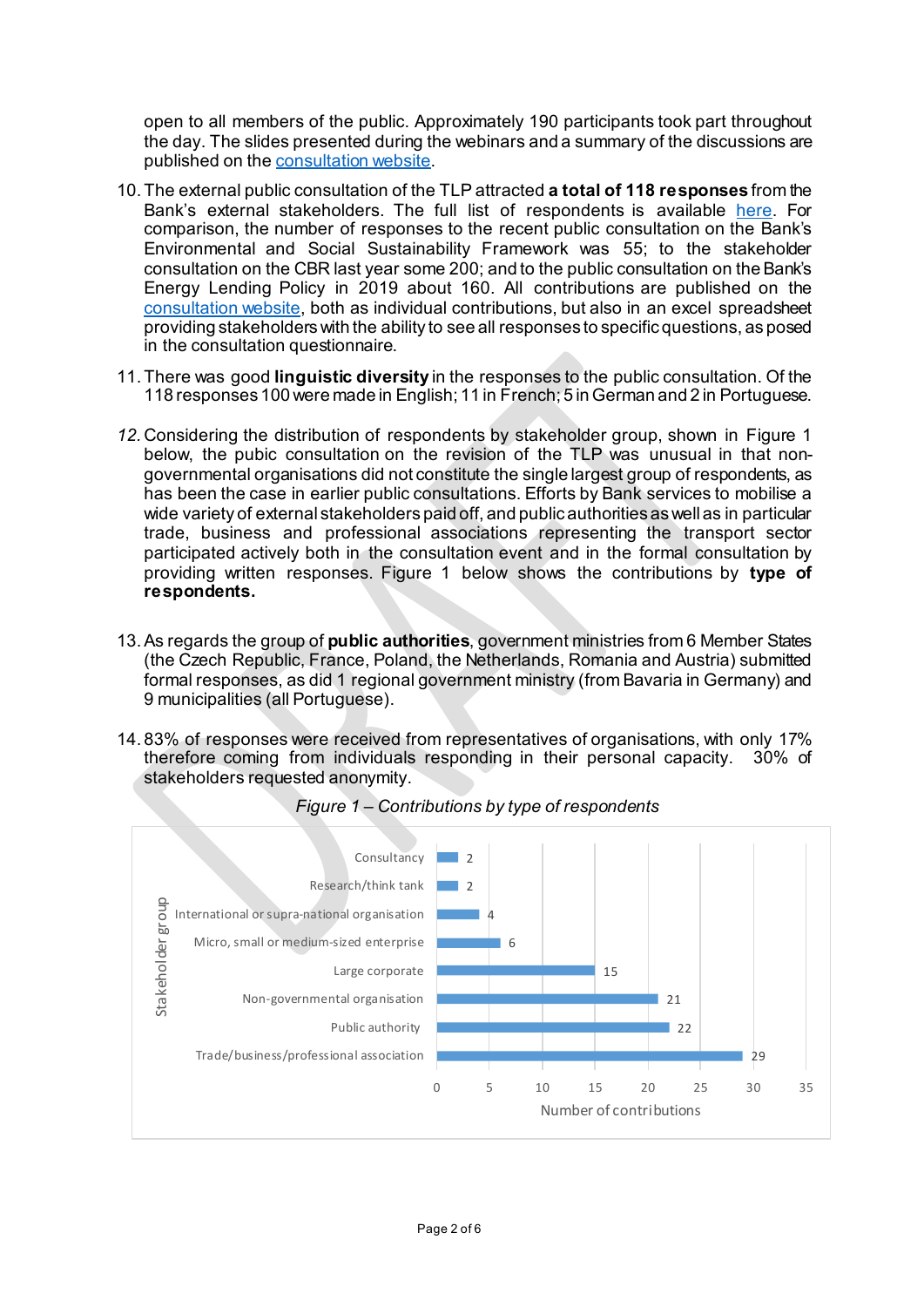15.Figures 2 and 3 show the **contributions by geographical origin**. The geographical distribution of responses was heavily skewed towards the EU, as shown in the following two graphs. Some 92% of all responses originated from the EU. The EU responses came from as many as 19 Member States. The large number of responses from Belgium is explained by the fact that many trade, business and professional associations as well as non-governmental organisations are located in Brussels:



*Figure 2 – Contributions received from stakeholders located within the EU*

*Figure 3 – Contributions received from stakeholders located outside the EU*



- 16.The majority of respondents had heard about the consultation through our targeted email campaign – either directly (49%) or from a colleague (31%). Meetings and events with EIB staff constitutes a lot of the "other" (34%) cases registered and the remaining 20% were informed through the EIB's website, social media channels or the press.
- 17. 47% of respondents indicated that this was the first time that they were engaging with the EIB and, perhaps just as interesting, 33% of respondents were not familiar with the TLP at all before this consultation.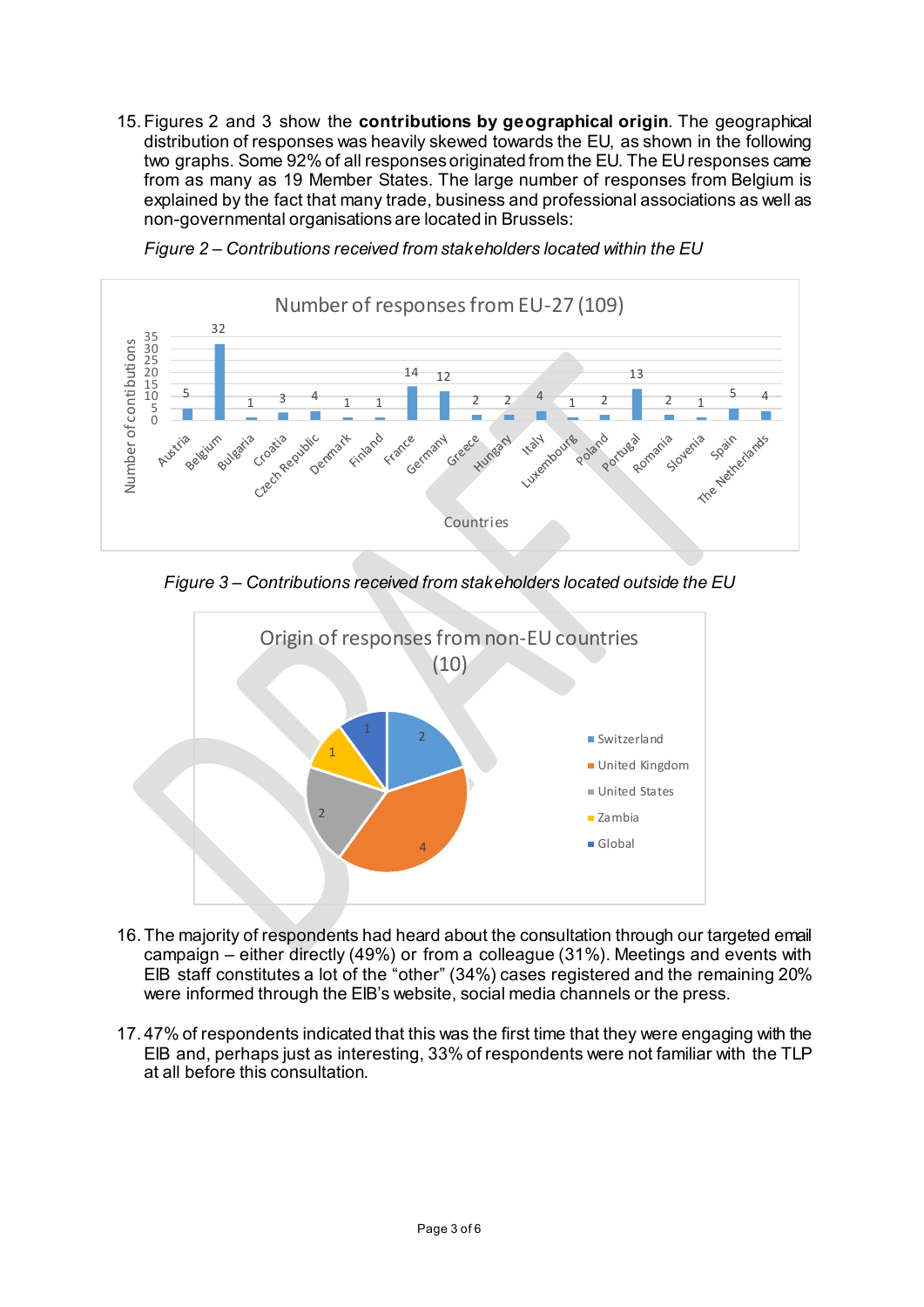#### **Summary of contributions received**

- 18. The key points raised in the contributions received are summarised below.
- 19. Stakeholders ranked decarbonisation as well as the resilience of transport infrastructure to climate change as the main challenges facing the transport sector.
- 20. On the other hand, fewer stakeholders saw the safeguarding of equal accessibility or balanced development as key challenges for the transport sector.
- 21. Stakeholders' views concerning the future evolution of transport demand, and hence the need for additional infrastructure capacity, varied widely, ranging from those expecting a significant increase to those seeing a significant reduction as a necessity.
- 22. A number of NGOs called for the EIB to stop supporting certain modes of transport, notably road and maritime transport as well as aviation.
- 23. At the same time, among other stakeholder groups there was a rather broad endorsement for continued EIB support to all modes of transport and their decarbonisation, both inside and outside the EU.
- 24. A clear majority of respondents saw a role for a wide range of alternative fuels in transport, depending on the mode and distance of transport.
- 25. Stakeholders expressed a wide variety of views of how the EIB should prioritise its support. Some suggested that the prioritisation be based on the decarbonisation need or potential of individual modes of transport; others favoured outright exclusions of certain modes from EIB support; and a few respondents referred to cost-benefit analysis as the prioritisation tool of choice.
- 26. Public transport was widely considered by stakeholders as a means to promote accessibility, balanced development and the decarbonisation of urban transport, and hence a priority for EIB support.
- 27. The modal share of rail transport is generally expected to grow. Among the frequently suggested priorities for EIB support are the electrification of rail transport; zero-emission trains; and cross-border rail links.
- 28. To decarbonise road transport, respondents referred most frequently to the adoption of alternative fuels and also to modal shift, especially in long distance transport.
- 29. In waterborne transport, decarbonisation is considered as a major challenge. The use of LNG as a transition fuel is clearly a contentious issue among some stakeholder groups.
- 30. Many stakeholders see airport infrastructure supporting decarbonisation a priority for EIB support to the aviation sector, alongside support to the adoption of sustainable aviation fuels and the Single European Sky.

#### **The review process**

- 31.The feedback from the contributions has been consolidated into an issues matrix, which reflects the structure of the consultation questionnaire. Transport experts have reviewed all comments made with a view to presenting the EIB's reasoned comments to stakeholders' contributions.
- 32.The EIB set up an Inter-Directorate Review Panel (IDRP). The IDRP consisted of members of the EIB Group's staff with expertise and interest in the TLP. It was chaired and managed by the Civil Society Division (part of the Secretariat General, Corporate Responsibility Department).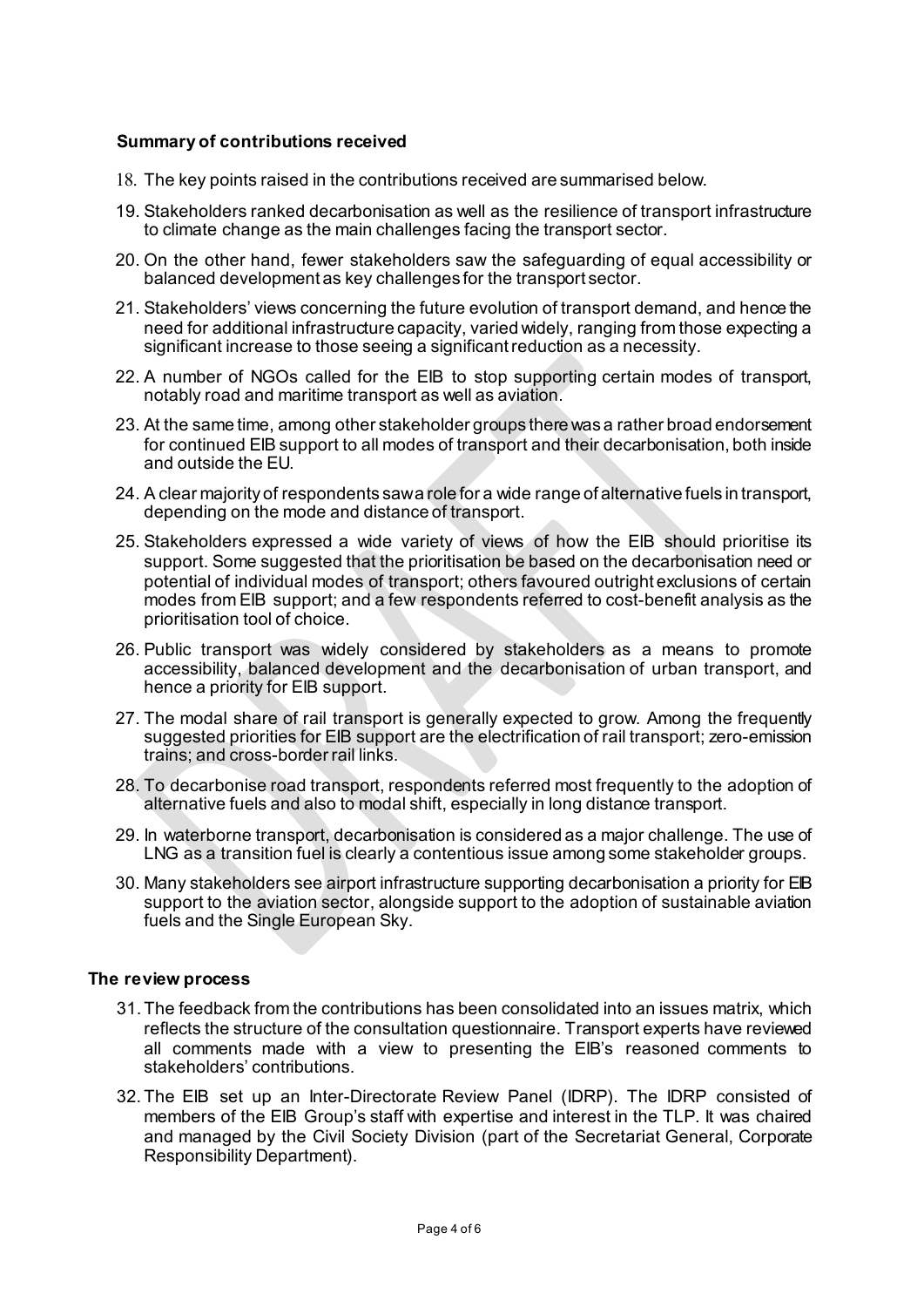- 33.The IDRP reviewed the draft issues matrix and draft revised TLP before submission to the EIB's governing bodies.
- 34.At least 15 working days prior to the Board of Directors meeting, and as stipulated in the EIB Group's Transparency Policy, the draft TLP was published on the EIB's website, alongside the draft issues matrix and draft consultation report. The Board of Directors is expected to discuss the TLP in July 2022.
- 35.The final revised TLP, as adopted by the Board of Directors, will then be published on the EIB's website.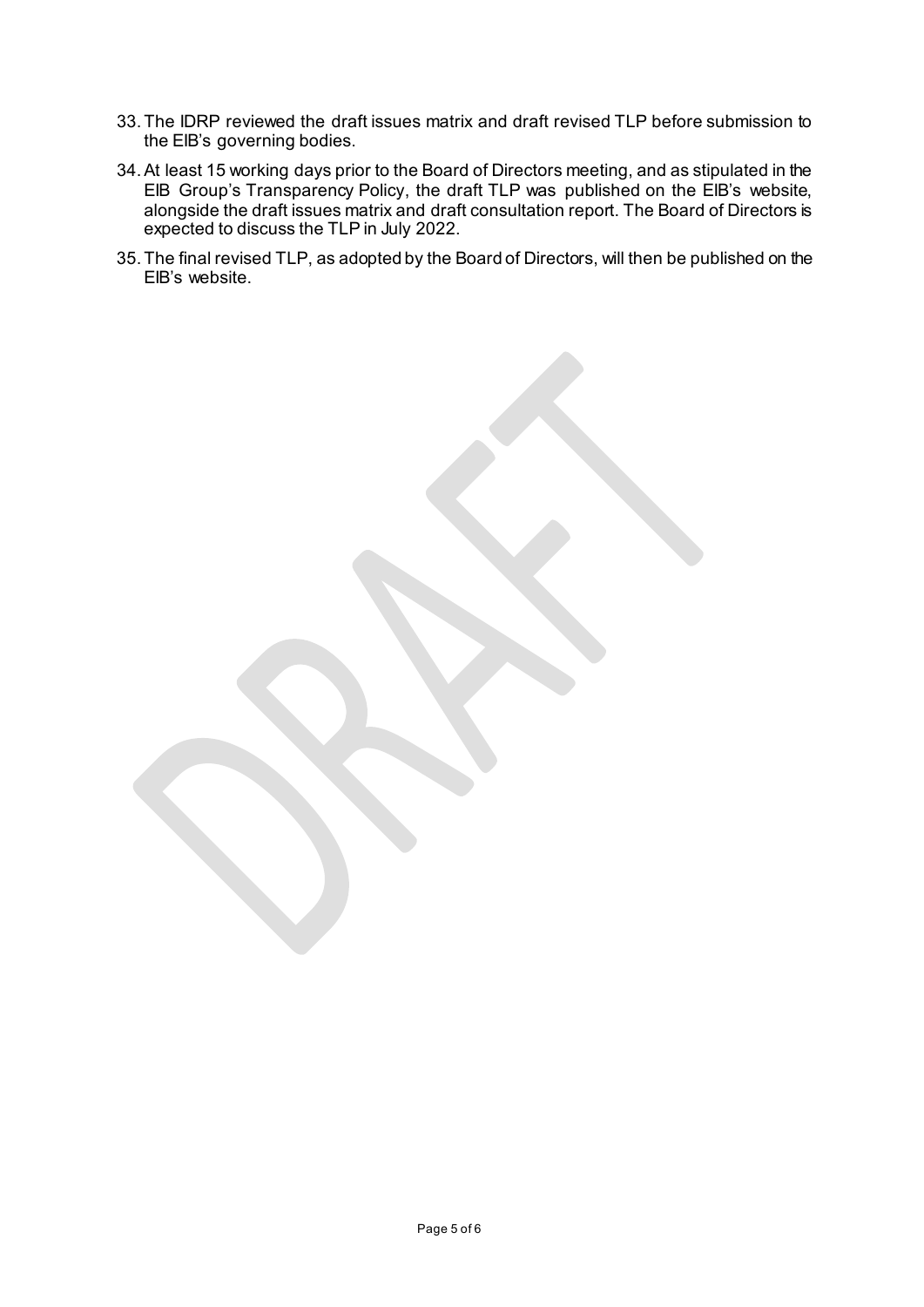#### **Annex 1**

#### **Timetable of the public consultation process**

| <b>Date</b>            | <b>Event</b>                                                                                                         |
|------------------------|----------------------------------------------------------------------------------------------------------------------|
| 26 July 2021           | Launch of the public consultation                                                                                    |
| <b>14 October 2021</b> | Online informational webinars                                                                                        |
| <b>29 October 2021</b> | Deadline for submitting contributions to the consultation                                                            |
|                        |                                                                                                                      |
| 21 June 2022           | Publication of the draft revised TLP, draft consultation report<br>and EIB Group reasoned responses to contributions |
| 13 July 2022           | Meeting of the Board of Directors to decide on the draft<br>revised TLP                                              |